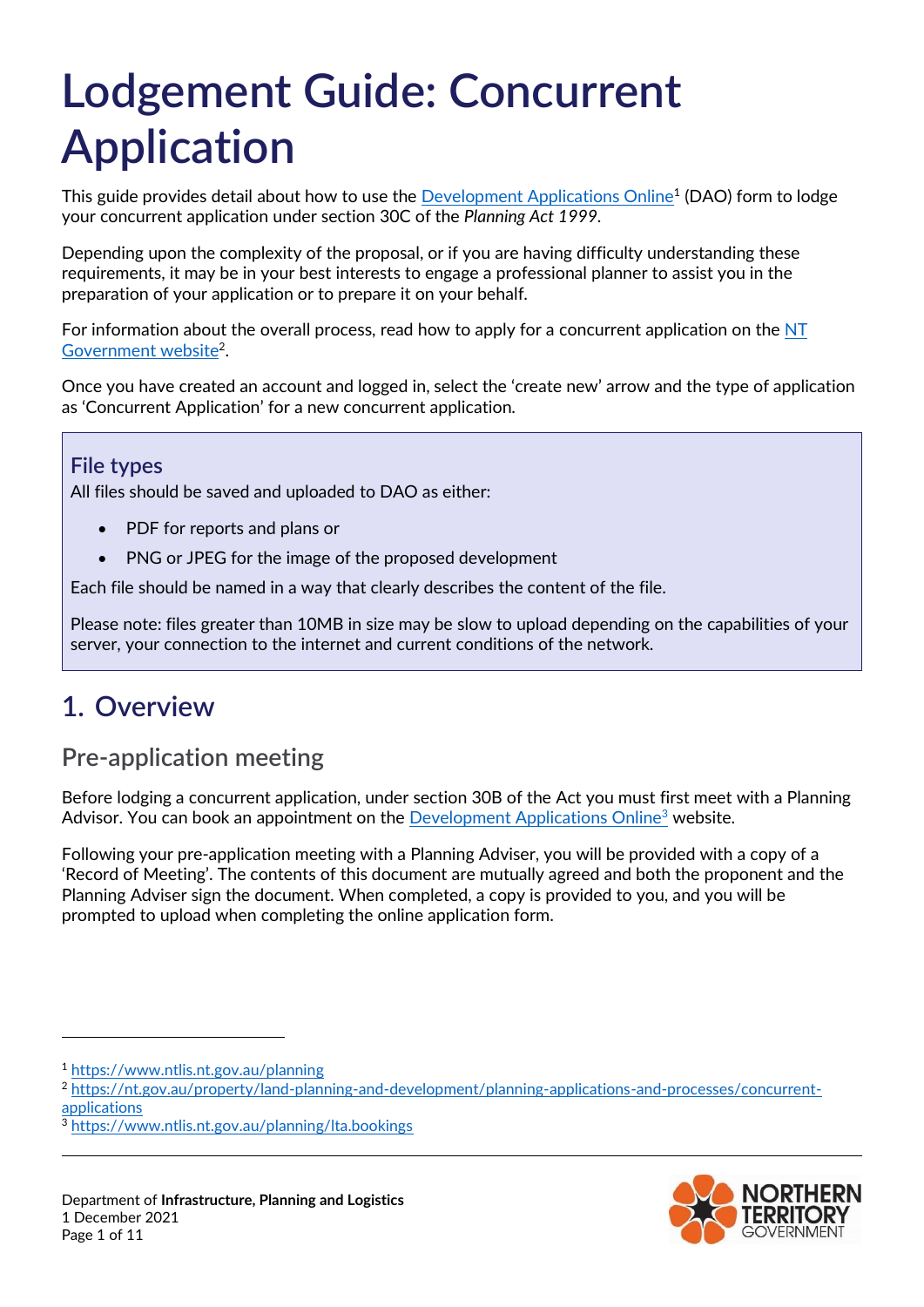# **Friendly name**

A friendly name is used to identify your application in DAO. The friendly name is not published, but may be used in correspondence to you.

You can enter anything that helps you identify your application, for example, 'Bob's subdivision' or 'Motor Repair Station Smith Street'.

# **2. Applicant information**

### **Contact**

You must nominate one person as the contact for your application.

All correspondence for your application will go to the nominated contact.

# **Applicant**

The applicant name will appear on any advertising and reports that may be required during the application process.

The applicant may be the same person as the contact.

### **Add additional applicant**

More than one applicant may be added using the "Add Additional Applicant" button.

# **Lands Planning office**

You should select the Lands Planning office closest to where your proposal is located.

# **3. Application Details**

### **Location of proposed development**

Search for your property and add it to the application using "add location" button.

You can add more than one property if your proposal involves multiple parcels.

### **Land owner information**

Under section 30(B) of the *Planning Act 1999*, a concurrent application may only be made by the owner of the land, or a person authorised in writing by the owner.

### **Owner's authorisation**

Owner's authorisation is required in writing if the applicant is not the owner or the sole property owner.

If the land is owned by a company, authorisation must be obtained from the company director/s (on company letterhead or under company seal).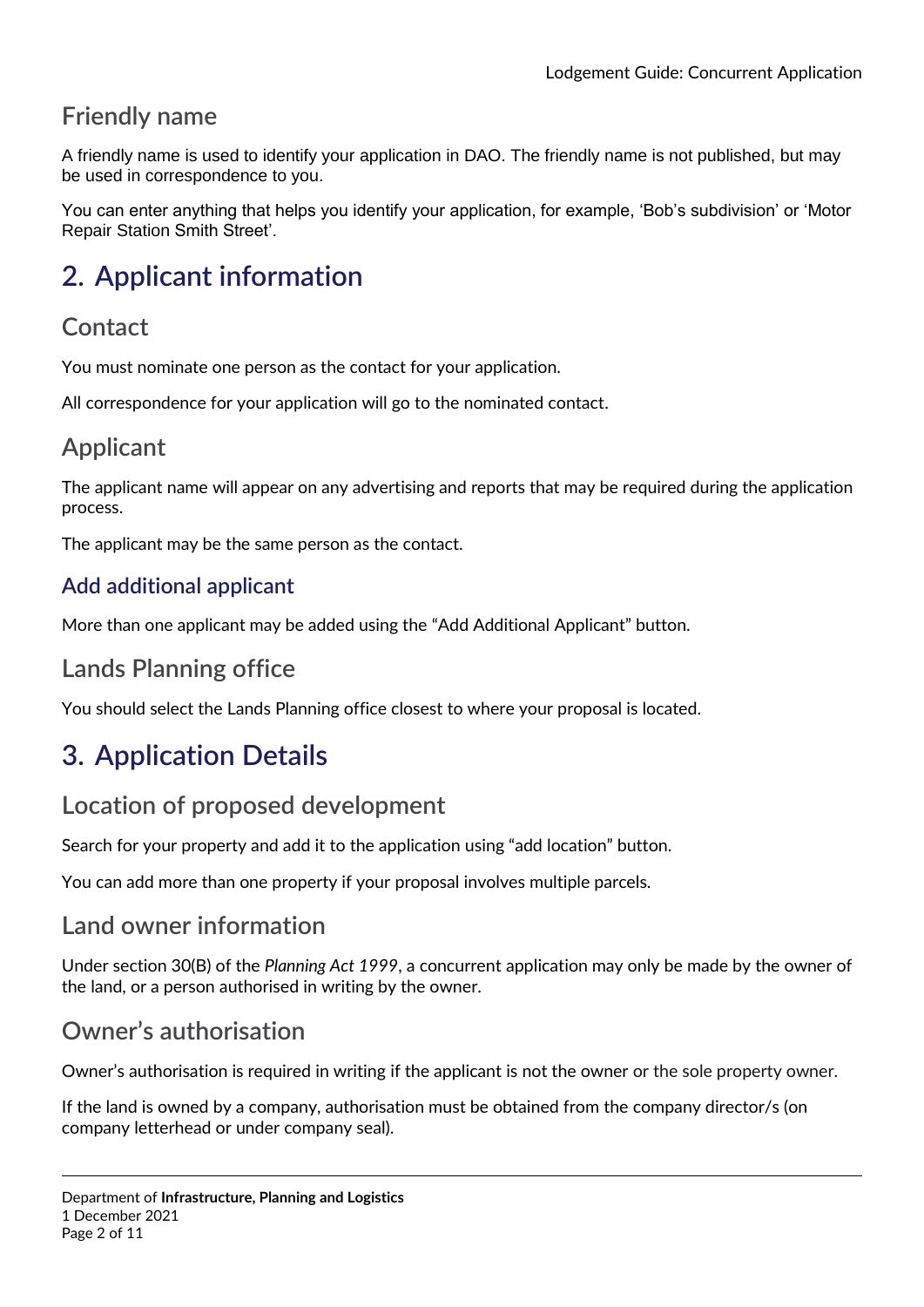If the land is owned by more than one person or company, authorisation must be obtained from each person or company named on the title.

Authorisation may be demonstrated by uploading a completed land owner/s authorisation form:

- [land owner/s authorisation form](https://nt.gov.au/__data/assets/pdf_file/0005/675365/landowners-authorisation-to-lodge-a-da-form.pdf) PDF (676.5 KB)
- [land owner/s authorisation form](https://nt.gov.au/__data/assets/word_doc/0011/675362/landowners-authorisation-to-lodge-a-da-form.docx) DOCX (54.6 KB)

# **Brief Description of Existing Land Use**

Briefly describe the current use of the land. This could be as simple as 'single dwelling' or 'warehouse' for example.

# **Proposed Amendment Information**

Select the type of planning scheme amendment you are requesting from the drop down list.

- Rezoning: where you are requesting to change the land use zoning of the affected parcel/s.
- Policy and rezoning: where you are requesting to change the planning rules and also change the land use zoning of the affected parcel/s, ie amend an area plan and rezone land.
- Policy: where you are requesting to change the planning rules.

### **Brief Description of Proposed Amendment**

Briefly describe the nature of your proposed amendment. This could be as simple as 'rezone from Zone LR to Zone LMR' or 'include a new overlay'.

Include in the description the relevant policy, ie the NT Planning Scheme 2020, or the specific strategic land use plan.

# **Proposed Development Information**

### **Brief Description of Development / Proposal**

The description of your development / proposal should specify the defined use(s) you are proposing.

Defined uses are found under [Schedule 2 \(Definitions\)](https://nt.gov.au/__data/assets/pdf_file/0008/914930/nt-planning-scheme-schedule-two-definitions.pdf)<sup>4</sup> of the [NT Planning Scheme 2020.](https://nt.gov.au/property/land-planning-and-development/our-planning-system/nt-planning-scheme)

### **Assessment Category**

 $\overline{a}$ 

The matters your application will be considered against (and which you should address in your statement of effect) depends on which assessment category applies.

You should be certain which [assessment category](https://nt.gov.au/property/land-planning-and-development/planning-applications-and-processes/check-if-you-need-planning-approval/assessment-categories)<sup>5</sup> applies to your development under the NT Planning Scheme 2020 before proceeding with your application.

<sup>4</sup> [https://nt.gov.au/\\_\\_data/assets/pdf\\_file/0008/914930/nt-planning-scheme-schedule-two-definitions.pdf](https://nt.gov.au/__data/assets/pdf_file/0008/914930/nt-planning-scheme-schedule-two-definitions.pdf)

<sup>5</sup> [https://nt.gov.au/property/land-planning-and-development/planning-applications-and-processes/check-if-you](https://nt.gov.au/property/land-planning-and-development/planning-applications-and-processes/check-if-you-need-planning-approval/assessment-categories)[need-planning-approval/assessment-categories](https://nt.gov.au/property/land-planning-and-development/planning-applications-and-processes/check-if-you-need-planning-approval/assessment-categories)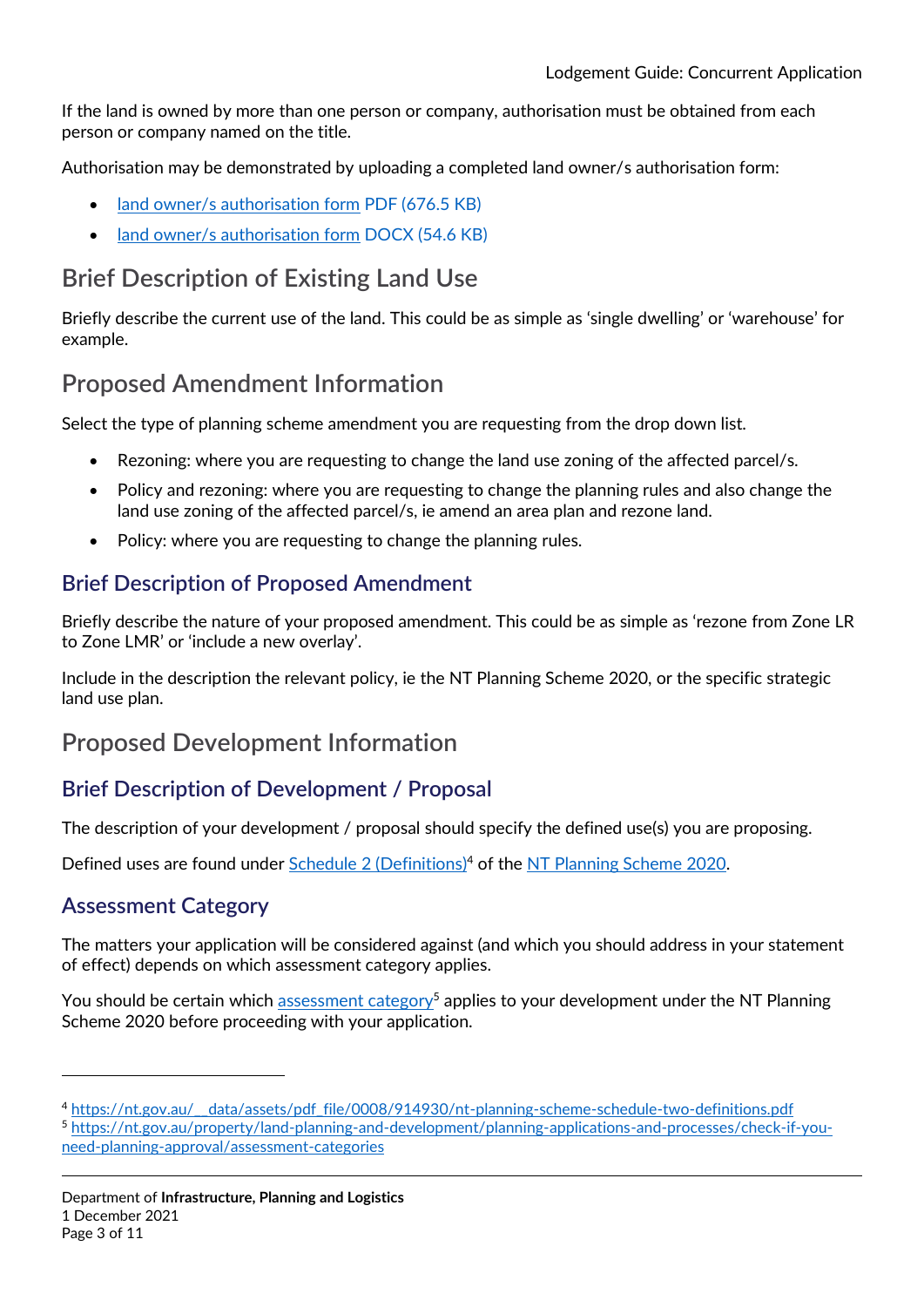### **Merit Assessable vs Impact Assessable developments**

To adequately address matters under 46(3)(a) of the *Planning Act 1999*, you will need to properly address matters under the NT Planning Scheme 2020 based on the applicable assessment category.

#### **Merit assessable**

Your statement of effect must demonstrate how the application meets all applicable requirements of the NT Planning Scheme, including any overlay requirements.

If you are seeking a variation to a requirement:

- the purpose of the requirement
- the purpose and outcomes of the zone
- any guidance in an area plan that applies to the site and proposed development, and

#### **Impact assessable**

Your statement of effect must address:

- the relevant development, subdivision, consolidation and overlay requirements
- the purpose and outcomes of the zone
- any guidance in an area plan or the strategic framework that applies to the area and

You can read more information about merit and impact assessable developments, go the NT Government website<sup>6</sup>.

You can also <u>contact a planner</u><sup>7</sup> to confirm the applicable planning scheme and assessment category.

Read more about assessment categories on the [NT Government website](https://nt.gov.au/property/land-planning-and-development/planning-applications-and-processes/check-if-you-need-planning-approval/assessment-categories)<sup>8</sup>.

### **Value of Works**

 $\overline{a}$ 

Where the application involves building works, provide an estimate for the value of works. The value of works is used to determine the application lodgement fee.

You do not have to provide an estimate for any of the following (simply put "0"):

- a use with no physical development
- a dwelling-single on one lot
- extensions to a dwelling, ancillary structures like a shed or carport, or a dwelling-independent
- clearing of native vegetation
- subdivision or consolidation

<sup>6</sup> [https://nt.gov.au/property/land-planning-and-development/planning-applications-and-processes/check-if-you](https://nt.gov.au/property/land-planning-and-development/planning-applications-and-processes/check-if-you-need-planning-approval/assessment-categories)[need-planning-approval/assessment-categories](https://nt.gov.au/property/land-planning-and-development/planning-applications-and-processes/check-if-you-need-planning-approval/assessment-categories)

<sup>7</sup> <https://nt.gov.au/property/land-planning-and-development/contact-a-planner>

<sup>8</sup> [https://nt.gov.au/property/land-planning-and-development/planning-applications-and-processes/check-if-you](https://nt.gov.au/property/land-planning-and-development/planning-applications-and-processes/check-if-you-need-planning-approval/assessment-categories)[need-planning-approval/assessment-categories](https://nt.gov.au/property/land-planning-and-development/planning-applications-and-processes/check-if-you-need-planning-approval/assessment-categories)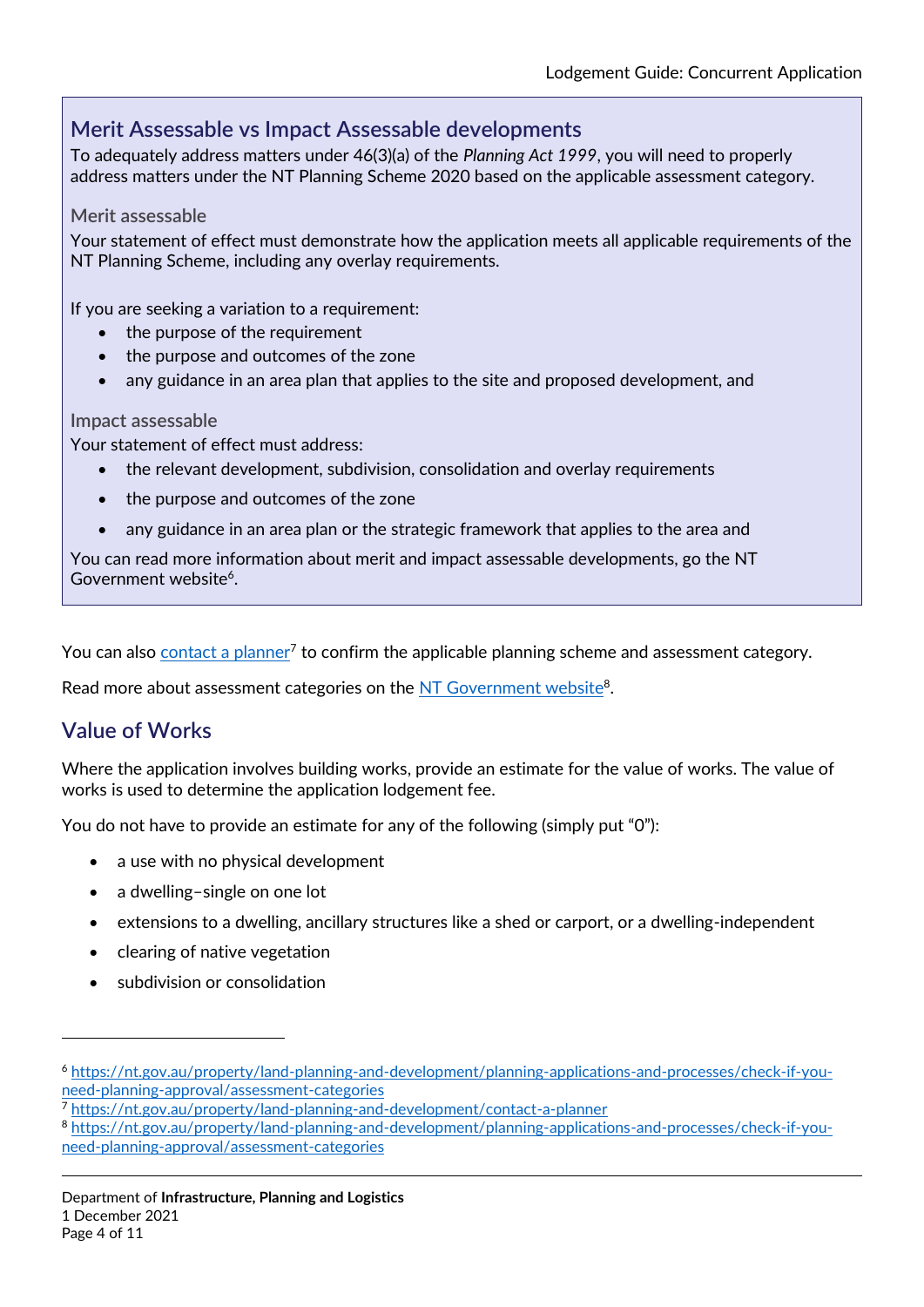# **Key variations sought**

You must check the relevant box(es) if you are seeking consent to vary a minimum development requirement relating to any of the following:

- building height
- setback distance from a building to a lot boundary
- $\bullet$  car parking
- residential density
- subdivision lot size

You must address these and any other variations that you are seeking in your statement of effect.

### **Subdivision / Consolidation**

If your application is for subdivision or consolidation of land, follow the prompts to identify the:

- Site area
- Number of existing lots
- Number of lots to be created

### **Subdivision for the Purpose of a Unit Title Scheme**

If the proposal in the application is for a subdivision to create a unit title scheme or for changes to existing unit titles created under the *Unit Title Schemes Act 2009* you will need to provide the information specified by section 30C(4)(j) of the *Planning Act 1999.* 

A brief summary of these requirements are listed here for guidance.

| 1              | Plans showing all proposed units including common property, car parking, loading bays, communal<br>facilities and amenities, private open space and areas set aside for communal storage and collection<br>of garbage, as appropriate. |
|----------------|----------------------------------------------------------------------------------------------------------------------------------------------------------------------------------------------------------------------------------------|
| $\overline{2}$ | Details of any buildings existing or proposed to be situated on the scheme land.                                                                                                                                                       |
| 3              | A statement from a registered building certifier verifying the structural integrity of the buildings,<br>including the fire safety qualities of the walls and other proposed boundaries within the building.                           |
| $\overline{4}$ | Details of the exclusive use by-law that applies or will apply to the scheme land.                                                                                                                                                     |
| 5              | If the development is proposed to be staged details and boundaries of the implementation of each<br>stage.                                                                                                                             |

### **Statement of Building Compliance**

If there are existing buildings on the land you wish to subdivide you must address section 30C(4)(i) of the *Planning Act 1999*.

This requires you to provide a statement from a registered building certifier to verify that the buildings will continue to comply with the *Building Act 1993* following the proposed subdivision.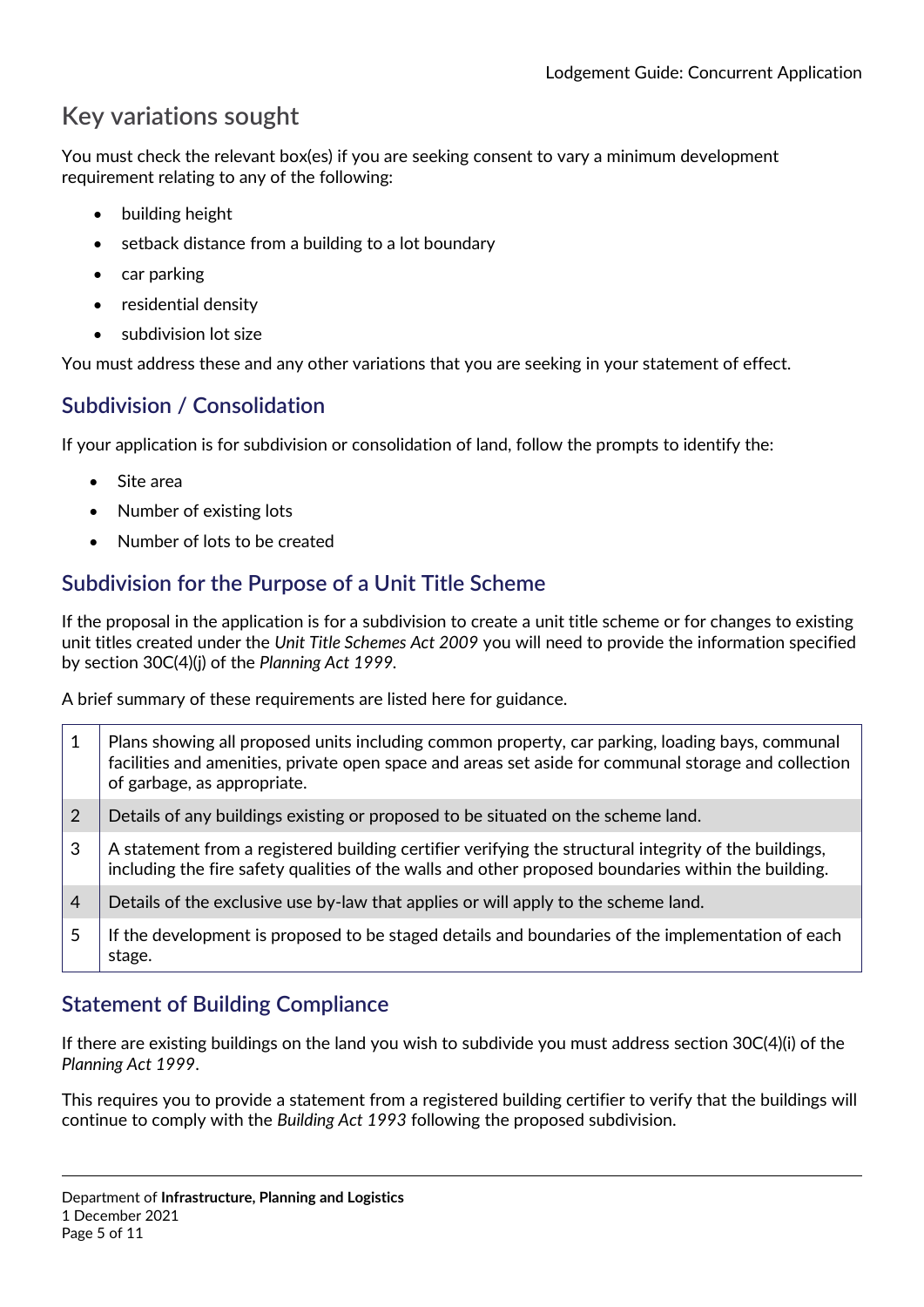### **Land Suitability Assessment**

Under clause 6.3 of the NT Planning Scheme 2020 you must provide a land suitability assessment if you want to subdivide in any of the following zones:

- RR (Rural Residential)
- RL (Rural Living)
- R (Rural)
- H (Horticulture)
- unzoned land.

Read about how to prepare a land suitability assessment on the [NT Government website](https://nt.gov.au/property/land-planning-and-development/planning-applications-and-processes/subdivide-or-consolidate-land/prepare-a-land-suitability-assessment)<sup>9</sup>.

### **Stormwater Management Plan**

Under clause 6.3 of the NT Planning Scheme 2020 you must provide a stormwater management plan if you want to subdivide in any of the following zones:

- RR (Rural Residential)
- RL (Rural Living)
- R (Rural)
- H (Horticulture)
- unzoned land.

The Stormwater Management Plan must be in accordance with local council requirements.

You should contact your [local council](https://nt.gov.au/community/local-councils-remote-communities-and-homelands/find-your-council)<sup>10</sup> to find out more.

# **4. Application Documents**

# **Meeting Record**

 $\overline{a}$ 

Upload the signed meeting record provided to you from the pre-application meeting.

# **Proposed Amendment Report**

Concurrent applications made under section 30C of the *Planning Act 1999* require the applicant to provide a statement that addresses:

 reason for the concurrent application and why a concurrent application is required for the development proposed to be carried out on the land.

<sup>9</sup> [https://nt.gov.au/property/land-planning-and-development/planning-applications-and-processes/subdivide-or](https://nt.gov.au/property/land-planning-and-development/planning-applications-and-processes/subdivide-or-consolidate-land/prepare-a-land-suitability-assessment)[consolidate-land/prepare-a-land-suitability-assessment](https://nt.gov.au/property/land-planning-and-development/planning-applications-and-processes/subdivide-or-consolidate-land/prepare-a-land-suitability-assessment)

<sup>10</sup> <https://nt.gov.au/community/local-councils-remote-communities-and-homelands/find-your-council>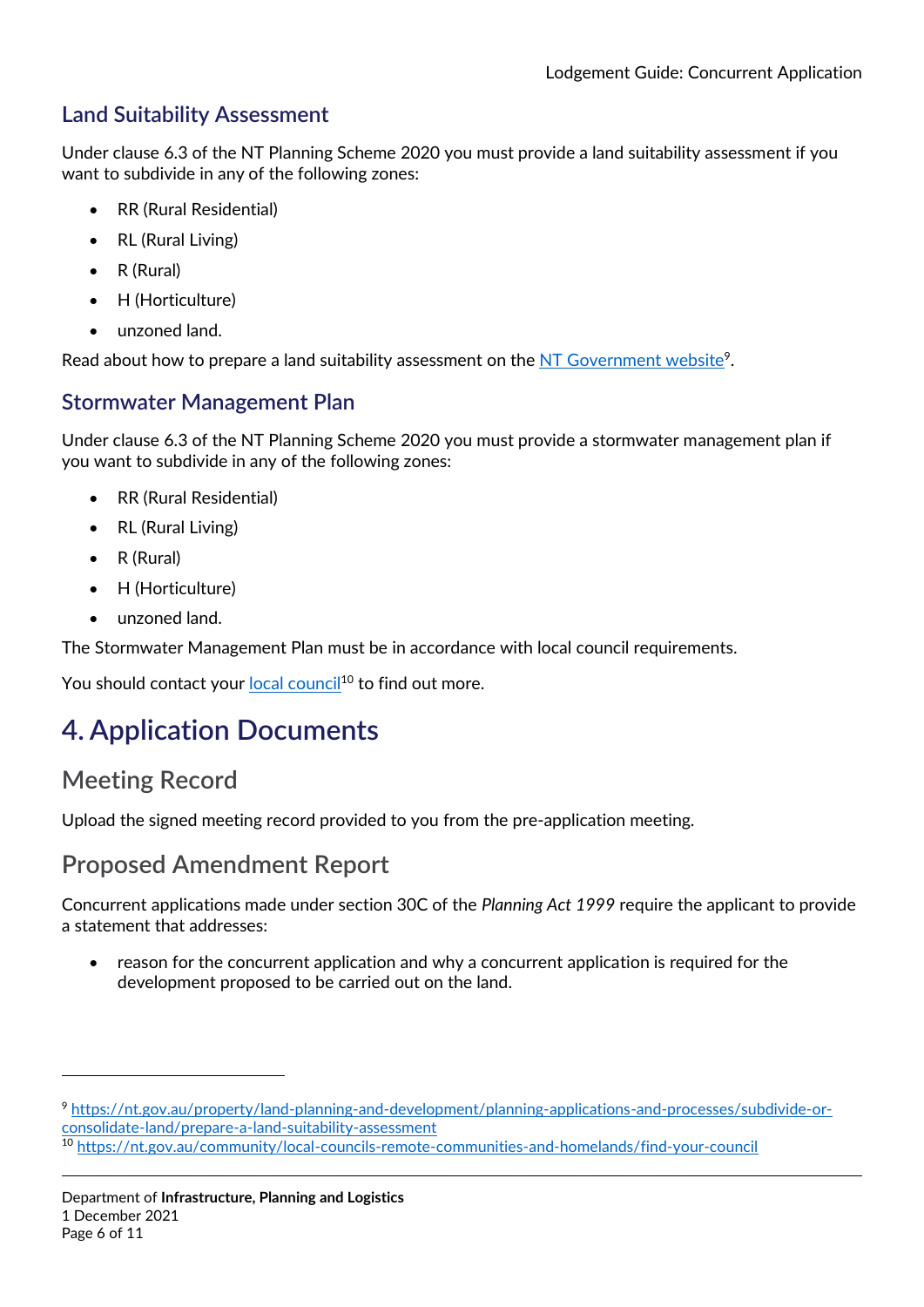- an explanation of the proposed amendment. For example, is the proposed amendment a rezoning of land, amendment to a clause in the planning scheme, or introduction of or changes to an existing component of the Strategic Framework?
- the purpose of the proposed amendment and its desired effect. For example, discuss the strategic intent of the proposal and how the proposal fits within the broader strategic planning intention for the area / region / NT, and demonstrate the need for the intended use in the proposed location.
- an assessment of the proposed amendment including:
	- o whether the proposed amendment promotes the purpose and objectives of the *Planning Act 1999*;
	- $\circ$  whether the proposed amendment, other than a proposed amendment to a strategic framework, is contrary to any strategic framework in the planning scheme;
	- o whether the proposed amendment is within a declared class of amendments that do not require exhibition;
	- $\circ$  whether the proposed amendment is not significant enough to require exhibition;
	- $\circ$  the merits of the proposed amendment and whether the amendment is in the public interest
	- o any other matters that are relevant to the Minister's consideration of the proposal.
- the details of any community consultation conducted, or proposed to be conducted, by the application in addition to the consultation required by the *Planning Act 1999*.

You should also consider including:

- specific reference to any existing land use plans, land use objectives, area plans, policy or reference documents that relate to the location and/or type of development;
- diagrams that demonstrate existing and proposed zones, land use structure changes, and any proposed changes to text;
- if applicable, demonstrate the suitability of the land to support future development as intended by the proposed amendment;
- if applicable, demonstrate that the infrastructure in the area is capable of supporting future development as intended by the proposed amendment; and
- consider if there is potential for the proposed amendment to set a precedent for the surrounding area.

# **Proposed Development Report**

Concurrent applications made under section 30C of the *Planning Act 1999* require the applicant to provide a statement that:

- demonstrates how the development component of the application will comply with the planning scheme (including all relevant development requirements). The assessment should be against the planning as if it were amended in accordance with the amendment proposal in the application; and
- describes the effect of a proposed use or development proposal. The statement should be detailed and address, but need not be limited to, those matters raised in section 30C(4) of the *Planning Act 1999*.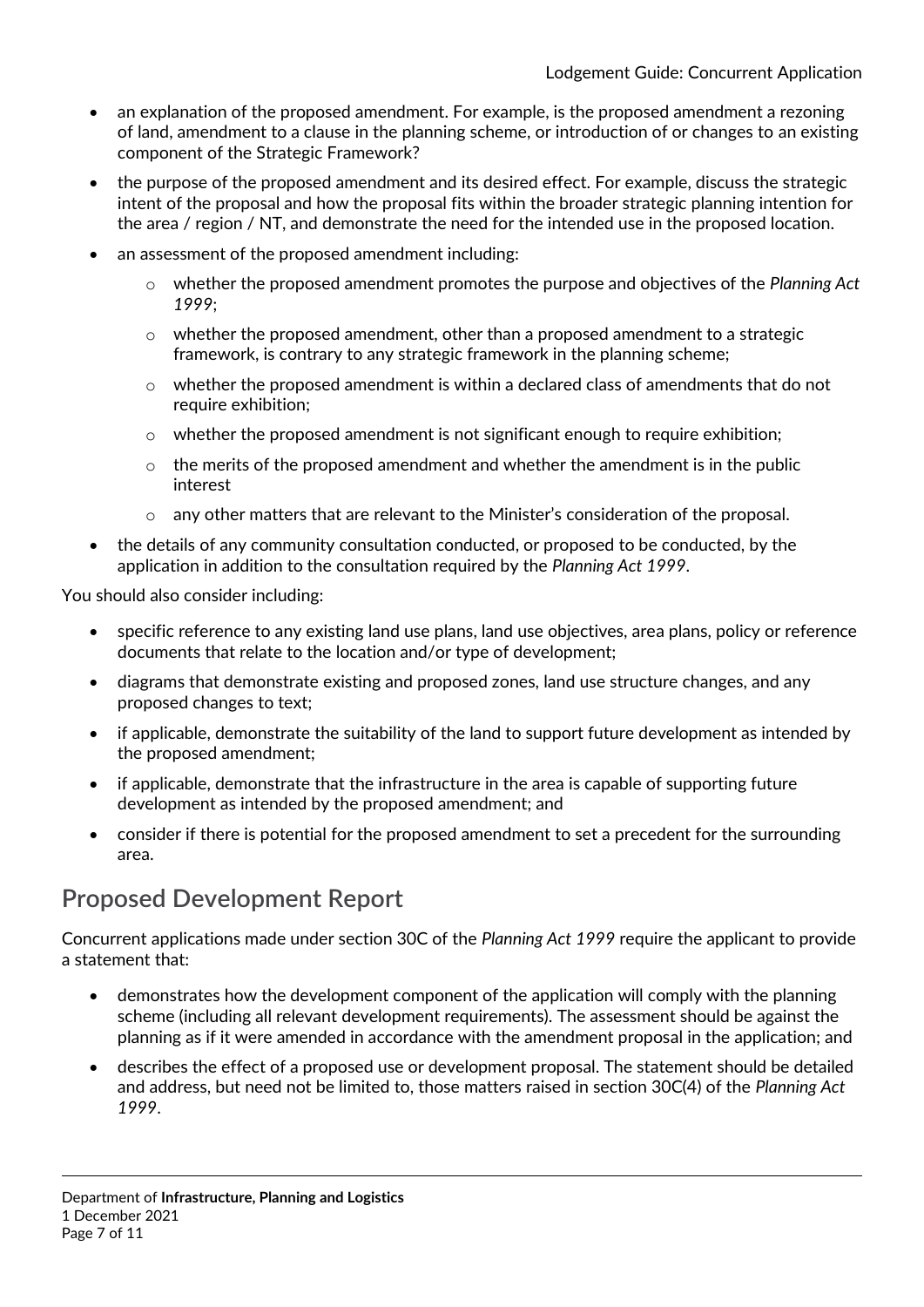Brief summaries of these requirements are listed here for guidance. Note that 'development' below is used in the wider context of its definition in terms of the Act.

| <b>SECTION OF THE</b><br>PLANNING ACT 1999 | <b>MATTERS TO BE ADDRESSED IN APPLICATION</b>                                                                                         |
|--------------------------------------------|---------------------------------------------------------------------------------------------------------------------------------------|
| 30C(4)(a)                                  | an assessment demonstrating how the proposal will comply with any interim<br>development control order applying to the land;          |
| 30C(4)(b)                                  | a statement specifying:                                                                                                               |
|                                            | whether the proposal is required to be referred to the NT EPA under<br>Part 4, Division 3 of the Environment Protection Act 2019; and |
|                                            | ii. whether the proposal has been referred to the NT EPA under Part 4,<br>Division 3 of the Environment Protection Act 2019;          |
| 30C(4)(c)                                  | an assessment demonstrating the merits of the proposal;                                                                               |
| 30C(4)(d)                                  | a description of the physical characteristics of the land and a detailed<br>assessment demonstrating:                                 |
|                                            | the land's suitability for the purposes of the proposal; and<br>İ.                                                                    |
|                                            | the effect of the proposal on that land and other land;<br>ii.                                                                        |
| 30C(4)(e)                                  | a statement specifying:                                                                                                               |
|                                            | the public facilities or public open space available in the area in which<br>i.<br>the land is situated; and                          |
|                                            | whether land for public facilities or public open space is to be provided<br>ii.<br>by the applicant/developer; and                   |
|                                            | iii. whether it is proposed that facilities or open space be developed by the<br>applicant/developer;                                 |
| 30C(4)(f)                                  | a statement specifying:                                                                                                               |
|                                            | the public utilities or infrastructure provided in the area in which the land<br>i.<br>is situated:                                   |
|                                            | any requirement for public facilities and services to be connected to the<br>ii.<br>land; and                                         |
|                                            | iii. whether public utilities or infrastructure are to be provided by the<br>applicant/developer; and                                 |
|                                            | iv. whether land is to be provided by the applicant/developer for the<br>provision of public utilities or infrastructure              |
| 30C(4)(g)                                  | an assessment of the potential impact on the existing and future amenity of<br>the area in which the land is situated:                |
| 30C(4)(h)                                  | an assessment of the benefit or detriment to the public interest of the<br>development;                                               |

# **Dimensioned Plans**

Depending on the nature, scale and complexity of your application, you may need to provide one or a combination of the following:

- Site plan
- Floor layout plans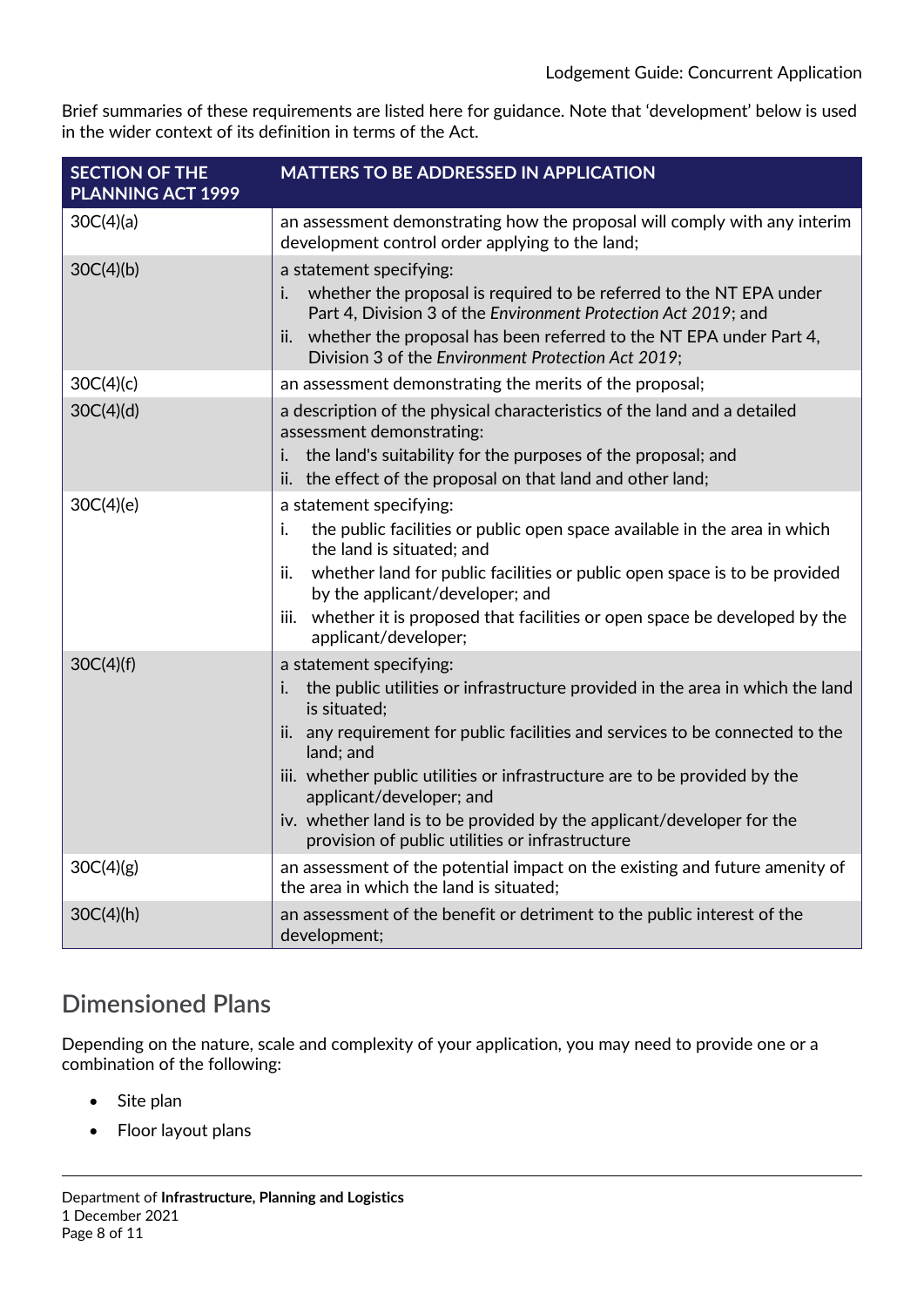- Elevations and sections
- Subdivision plan

All plans should be to scale and legible if printed at an A3 size.

A planner will contact you if further information is required to assess the application.

The tables below provide further guidance on the dimensioned plans that you should provide for different application types.

### **For development and building works**

|                                                                  | Site plans at a legible scale, not less than 1:500, showing the following information:                                              |  |  |
|------------------------------------------------------------------|-------------------------------------------------------------------------------------------------------------------------------------|--|--|
| $\mathbf{1}$                                                     | The north point, area of the existing parcel and boundary dimensions                                                                |  |  |
| $\overline{2}$                                                   | Existing and proposed buildings and their distance from lot boundaries                                                              |  |  |
| 3                                                                | Any existing and proposed easements, substations and services                                                                       |  |  |
| 4                                                                | Vehicle access points                                                                                                               |  |  |
| 5                                                                | Proposed surfacing of parking areas, driveways, vehicle turning areas and loading areas (locations<br>and dimensions)               |  |  |
| 6                                                                | Landscape and open space areas including types of planting, details of screening and/or fencing<br>(locations and descriptions)     |  |  |
| 7                                                                | The proximity of adjoining buildings and their uses                                                                                 |  |  |
| 8                                                                | The location of any bores on the subject property and adjoining land                                                                |  |  |
| 9                                                                | The location of any proposed and/or existing effluent disposal systems on the site                                                  |  |  |
| 10                                                               | The location of water meter arrangements and sewer access points for multiple dwellings,<br>commercial and industrial developments. |  |  |
| Floor layout plans at a scale not less than 1:200, showing:      |                                                                                                                                     |  |  |
| $\mathbf{1}$                                                     | Dimensioned floor plans of existing and proposed buildings showing layout, partitioning, room<br>sizes, uses                        |  |  |
| $\overline{2}$                                                   | A schedule stating the total area of each component use in the building, the total floor area and<br>percentage of site cover       |  |  |
| Elevations and sections at a scale not less than 1:200, showing: |                                                                                                                                     |  |  |
| $\mathbf{1}$                                                     | All elevations of buildings, indicating finished floor levels, existing and finished ground levels and<br>external finishes         |  |  |
| $\overline{2}$                                                   | Sufficient cross-sections and longitudinal sections to show the relationship between structures and<br>their respective heights     |  |  |
|                                                                  |                                                                                                                                     |  |  |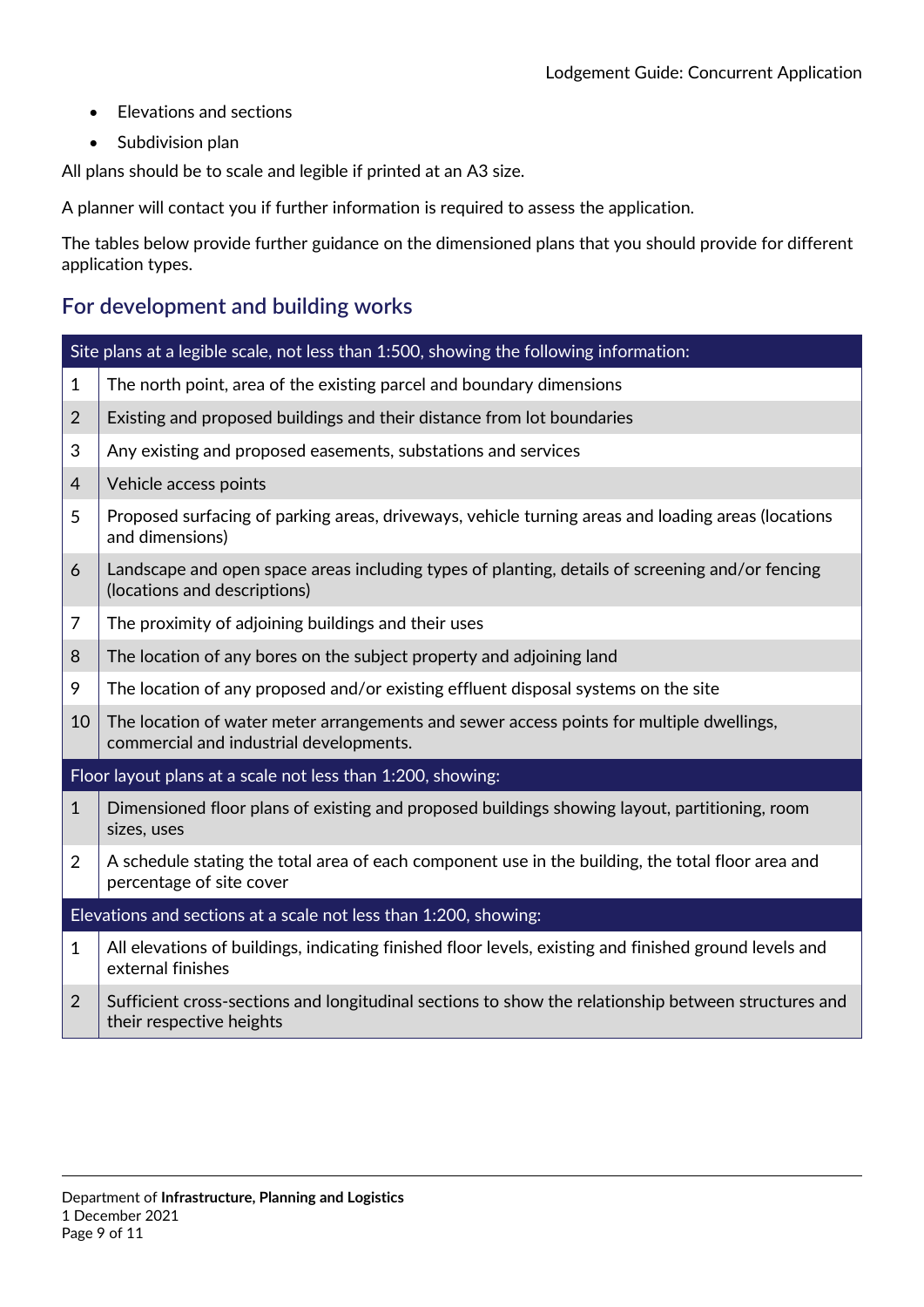### **For subdivision or consolidation**

| Plans at a legible scale, between 1:500 and 1:10 000, showing: |                                                                                                                              |  |
|----------------------------------------------------------------|------------------------------------------------------------------------------------------------------------------------------|--|
| 1                                                              | The north point, area of the existing parcel and boundary dimensions.                                                        |  |
| 2                                                              | Approximate area of each of the proposal parcels.                                                                            |  |
| 3                                                              | Existing buildings, bores and other improvements on site and on adjoining properties, in relation to<br>lot boundaries.      |  |
| $\overline{4}$                                                 | Contours at not greater than 2 metre intervals, flood lines, tidal surge lines, seepage lines and other<br>natural features. |  |
| 5                                                              | Land units.                                                                                                                  |  |
| 6                                                              | Constrained land i.e. subject to waterlogging, with slope exceeding 5%, rock outcrops or pavement.                           |  |
| 7                                                              | Areas or sites of conservation, cultural or heritage significance.                                                           |  |
| 8                                                              | Existing substations, services, easements and reserves.                                                                      |  |
| 9                                                              | Proposed substations, services, easements and reserves.                                                                      |  |
| 10                                                             | Dimensions and bearings of proposed lot boundaries and roads.                                                                |  |

# **Supporting documents**

In addition to the statement of effect, you may upload other supporting documents that you wish to provide (eg traffic impact assessment) within this section of the electronic form.

You should not upload to this section, supporting documents for subdivision that relate to:

- Subdivision for the Purpose of a Unit Title Scheme
- Statement of Building Compliance
- Land Suitability Assessment
- Stormwater Management Plan

These should already have been uploaded under Section 3 Application Details.

# **Image of Proposed Development**

You must provide an indicative image of your proposal.

This image will be displayed on your exhibition sign and alongside the application details on the online planning notices.

The image should be reflective of the proposed development and could include a perspective, elevation or a site plan.

The resolution of the image should be sufficient to be legible if printed at an A4 size.

The image is to be in landscape orientation and the file type should be PNG or JPEG.